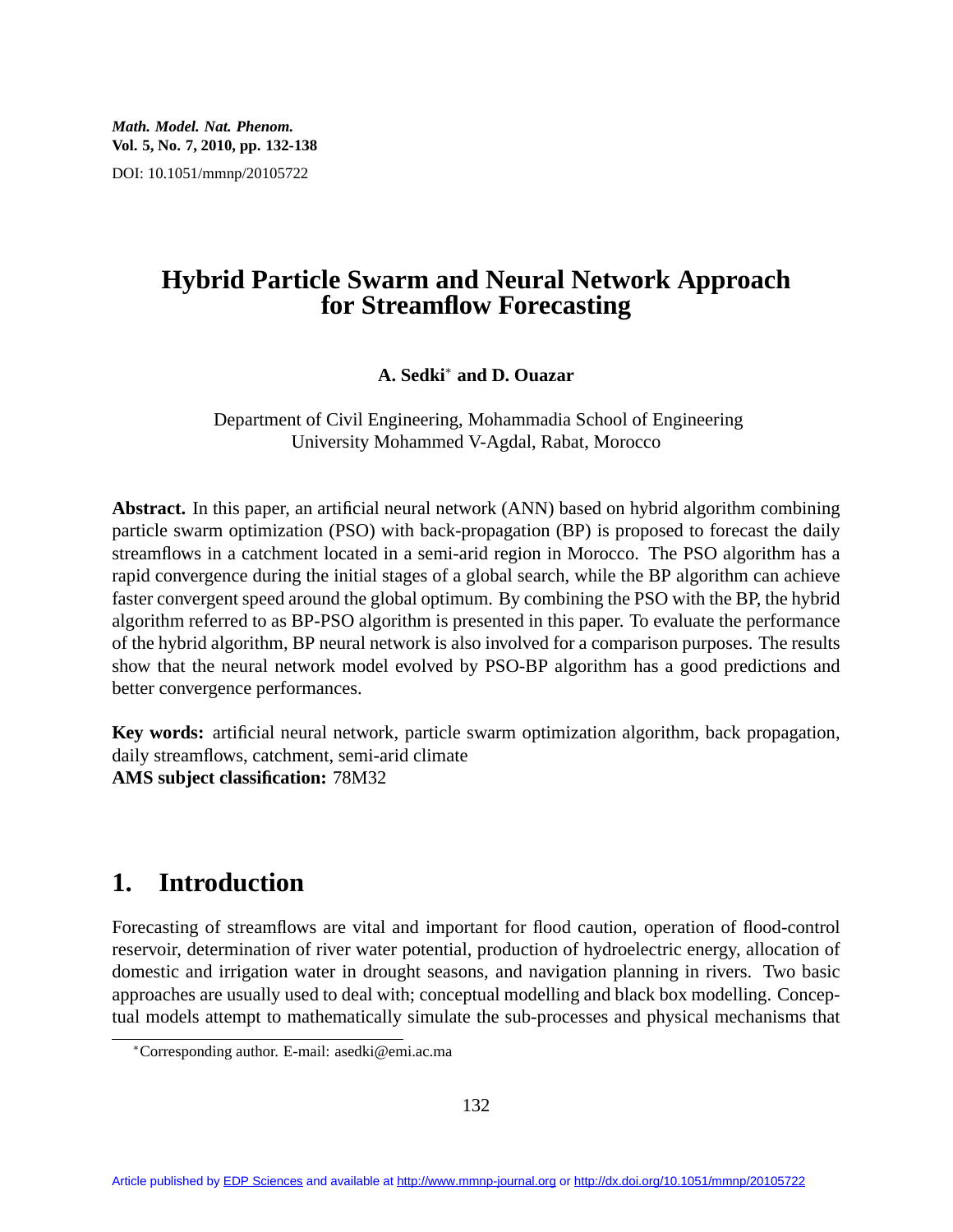govern the hydrological cycle. These models are generally non-linear, time-invariant, and deterministic, involving parameters that represent watershed characteristics [3]. Thus, it is often too complex, too demanding in terms of data and parameters requirements and requiring some degree of expertise and experience with the model [1]. In a black box approach a model is applied to identify a direct mapping between inputs and outputs without detailed consideration about the internal structure of the physical processes. One of the black box techniques, which has caught attention of hydrologists in recent past is artificial neural networks (ANN).

The most widely used neural network model is the multilayer percepton (MLP), in which the connection weight training is normally completed by a back propagation (BP) learning algorithm [6]. The idea of weight training in MLPs is usually formulated as minimization of an error function, such as mean square error (MSE) between the network output and the target output over all examples, by iteratively adjusting connection weights. The BP algorithm is gradient descent in essence. Despite its popularity as an optimization tool for neural network training, the BP algorithm has several drawbacks. For instance, the training convergence speed is very slow and easy entrapment in a local minimum. Furthermore, the convergent behavior of the BP algorithm depends very much on the choices of initial values of the network connection weights as well as the parameters in the algorithm such as the learning rate and the momentum. These limitations cause the Back-propagation neural network (BPN) to become inconsistent and unpredictable on different applications [4], [8]. Therefore, it is necessary to develop an effective technique for optimizing BPN in order to improve its forecasting performance.

Recently some investigations into neural network training using Evolutionary algorithms (EAs) have been successfully employed to overcome the inherent limitations of the BP [4], [9]. EAs are considered to be capable to reduce the ill effect of the BP algorithm, because they do not require gradient and differentiable information. Among existing EAs, the most well-known branch is genetic algorithms (GAs). Though GA has many advantages over conventional methods, it also has some drawbacks, such as slow rate of convergence and a large number of simulations to arrive at an optimum solution.

Recently researchers reported that particle swarm optimization (PSO) [2] is showing some improvement on these issues, which use the local and global search capabilities of the algorithm, to find better quality solutions with less computational time [7].

In this paper, the hybrid PSO-BP algorithm is employed to train multilayer perceptrons for daily flow forecasting at a Semi-arid catchment in Morocco. This algorithm uses the PSO algorithm to do global search in the beginning of stage, and then uses the BP algorithm to do local search around the global optimum.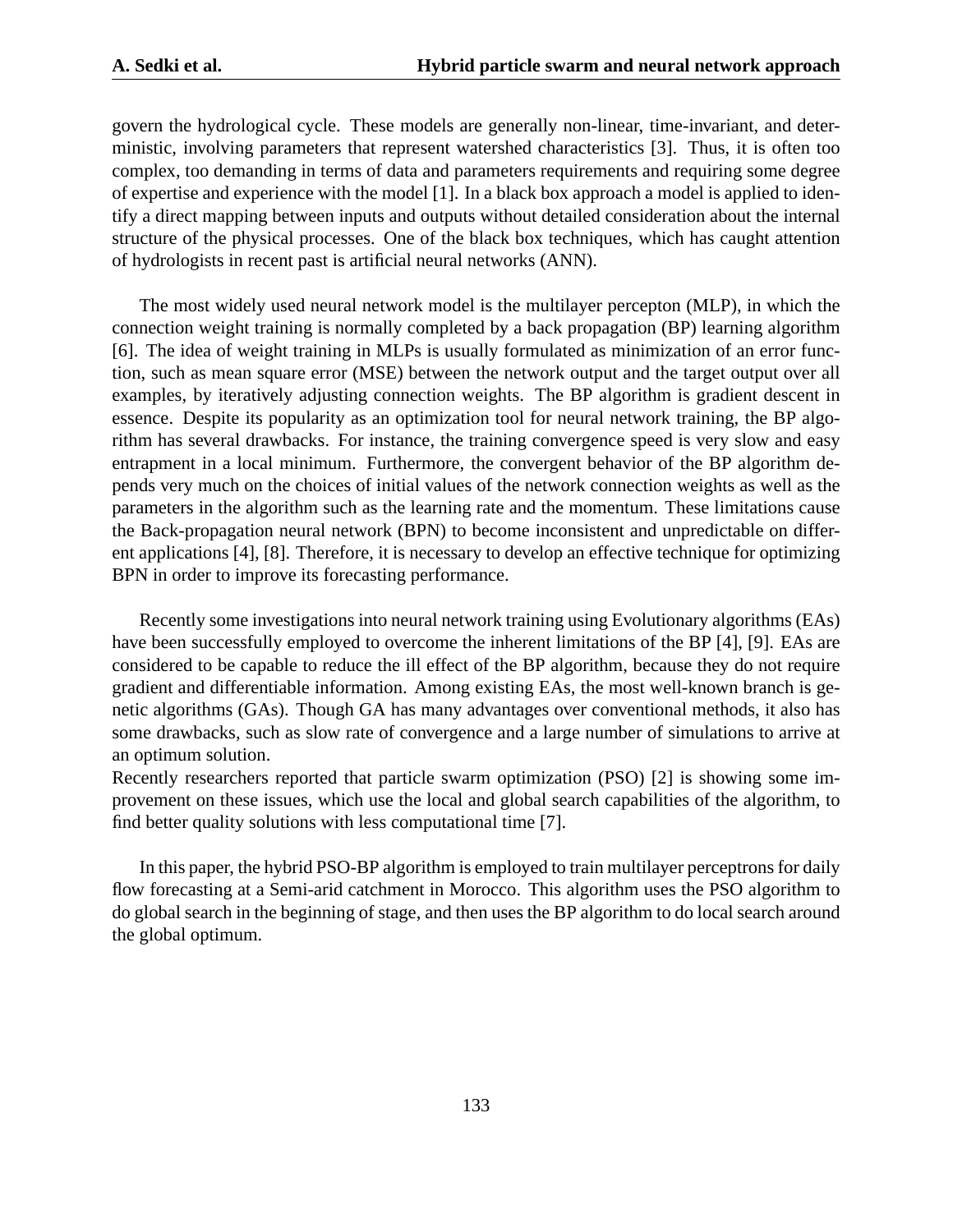## **2. Adaptation of PSO to network training**

The PSO algorithm is an adaptive algorithm based on a social-psychological metaphor. PSO is similar to the GA in that it begins with a random population matrix. The rows in the matrix are called particles (same as the GA chromosome). They contain the variable values and are not binary encoded. Each particle of the population has an adaptable velocity (position change), according to which it moves in the search space. Moreover, each particle has a memory, remembering the best position of the search space it has ever visited [2]. When the PSO algorithm is used in evolving weights of ANN, each particle represents all weights of a ANN structure. The representation of the connection weight matrix of the  $i$ -th particle is as follows:

$$
W_i = \left\{ W_i^{[1]}, W_i^{[2]} \right\},\tag{2.1}
$$

where  $W_i^{[1]}$  $i^{[1]}$  and  $W^{[2]}$  represent the connection weight matrix of the *i*-th particle between the input layer and the hidden layer, and that between the hidden layer and the output layer, respectively. Moreover, the vector of the position of the previous best fitness value of any particle is represented by

$$
P_i = \left\{ P_i^{[1]}, P_i^{[2]} \right\},\tag{2.2}
$$

where  $P_i^{[1]}$  $P_i^{[1]}$  and  $P_i^{[2]}$  $i^{1/2}$  represent the position of the previous best fitness value of the *i*-th particle, between the input layer and the hidden layer, and that between the hidden layer and the output layer, respectively.

The index of the best particle among all the particles in the population is represented by the symbol g. So the best matrix is represented by

$$
P_g = \left\{ P_g^{[1]}, P_g^{[2]} \right\},\tag{2.3}
$$

where  $P_g^{[1]}$  and  $P_g^{[2]}$  represent the position of the best particle among all the particles, between the input layer and the hidden layer, and that between the hidden layer and the output layer, respectively. The velocity of the particle  $i$  is denoted by

$$
V_i = \left\{ V_i^{[1]}, V_i^{[2]} \right\}.
$$
\n(2.4)

If  $m$  and  $n$  represent the index of matrix row and column, respectively, the manipulation of the particles are as follows:

$$
V_i^{[j]}(m,n) = \chi[\omega V_i^{[j]}(m,n) + c_1 r_1 (P_i^{[j]}(m,n) - W_i^{[j]}(m,n)) \qquad (2.5)
$$

$$
+c_2r_2\big(P_g^{[j]}(m,n)-W_i^{[j]}(m,n)\big)\big],\tag{2.6}
$$

and

$$
W_i^{[j]} = W_i^{[j]} + V_i^{[j]},\tag{2.7}
$$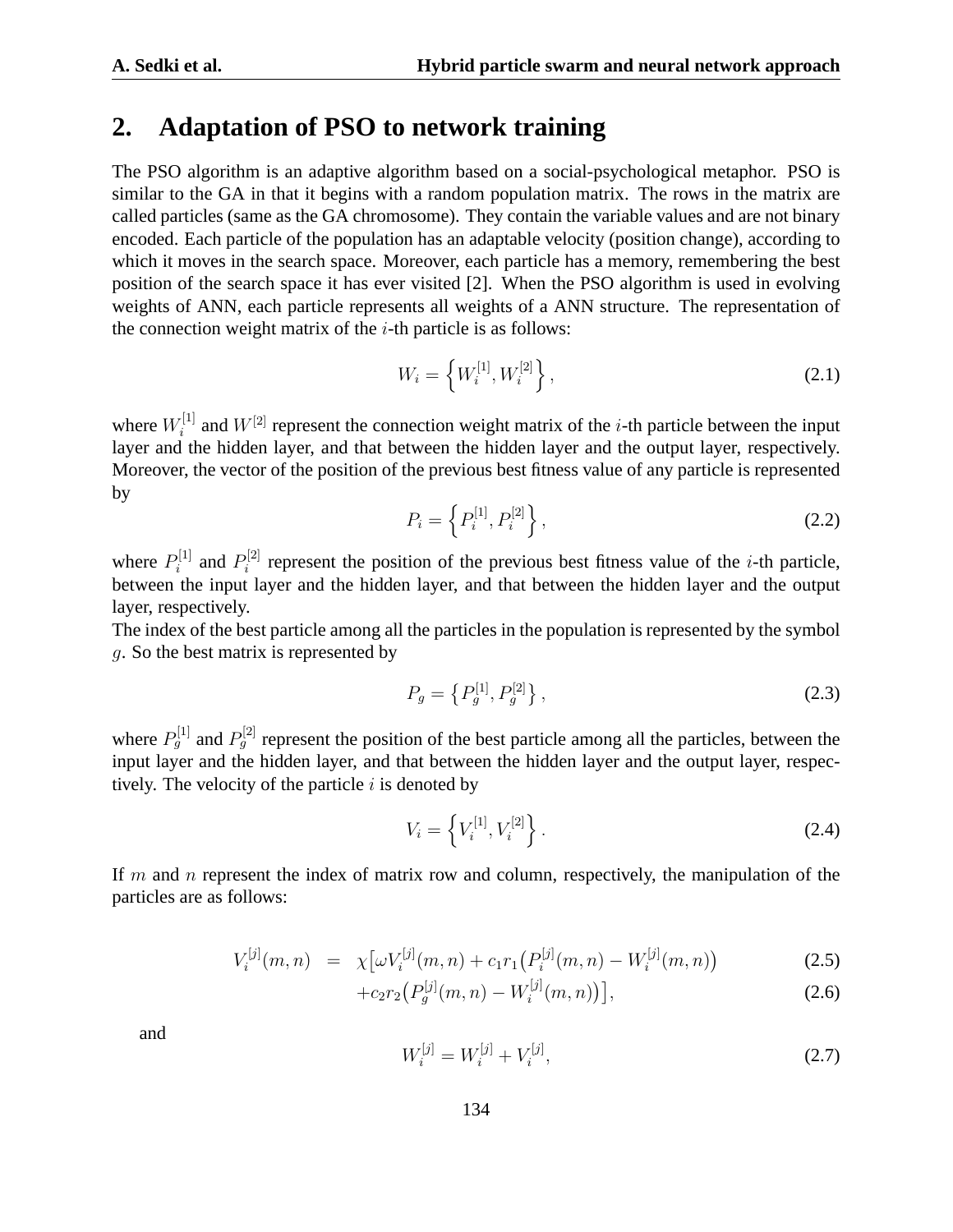where  $j=1, 2; m=1, \ldots, M_j; n=1, \ldots, N_j; M_j$  and  $N_j$  are the row and column sizes of the matrices W, P, and V;  $c_1$  and  $c_2$  are two positive constants named as learning factors,  $r_1$  and  $r_2$  are random numbers in the range of (0,1).  $\omega$  is called inertia weight and and  $\chi$  is a constriction factor which is used, alternatively to  $\omega$  to limit velocity. Eq. (2.7) is used to calculate the particle's new velocity according to its previous velocity and the distances of its current position from its own best position and the group's best position. Then, the particle flies toward a new position according to Eq. (2.8). Proper fine-tuning of the parameters  $c_1$  and  $c_2$ , in Eq. (2.7), may result in faster convergence of the algorithm, and alleviation of the problem of local minima. The role of inertial weight  $\omega$ , in Eq. (2.7), is to control the impact of the previous velocities on the current one. A large inertial weight facilitates global exploration (searching new areas), while a small weight tends to facilitate local exploration. Hence selection of a suitable value for the inertial weight  $\omega$  usually helps in reduction of the number of iterations required to locate the optimum solution [5]. The variable  $\omega$  is updated according to

$$
\omega = \frac{\text{maxiter} - \text{iter}}{\text{maxiter}},\tag{2.8}
$$

where *iter* is the current iteration number and *maxiter* is the maximum number of allowable iterations.

## **3. Hybrid PSO-BP algorithm**

The PSO-BP is an optimization algorithm combining the PSO with the BP for weight training of multi-layer neural network. The PSO algorithm is a global algorithm, which has a strong ability to find global optimal result, this PSO algorithm, however, has a disadvantage that the search around global optimum is very slow. The BP algorithm, on the contrary, has a strong ability to find local optimal result, but its ability to find the global optimal result is weak. The fundamental idea for this hybrid algorithm is that at the beginning stage of searching for the optimum, the PSO is employed to accelerate the training speed. When the fitness function value has not changed for some iterations, or value changed is smaller than a predefined number, the searching process is switched to gradient descending searching according to this heuristic knowledge.

# **4. Application Case**

Data used in this paper are from the Ourika basin, located in semi-arid region of Marrakech and is the most important sub-catchment of Tensift basin drainage. The basin area is  $503 \; km2$ , and its mean annual rainfall is approximately  $800$  mm. The daily streamflow at Aghbalou station is used for model investigation. The data contains information for a period of eight years (1996 to 2003). Furthermore, data from 1996 to 2002 constitute the training set and the 365 remaining data are used in the testing phase.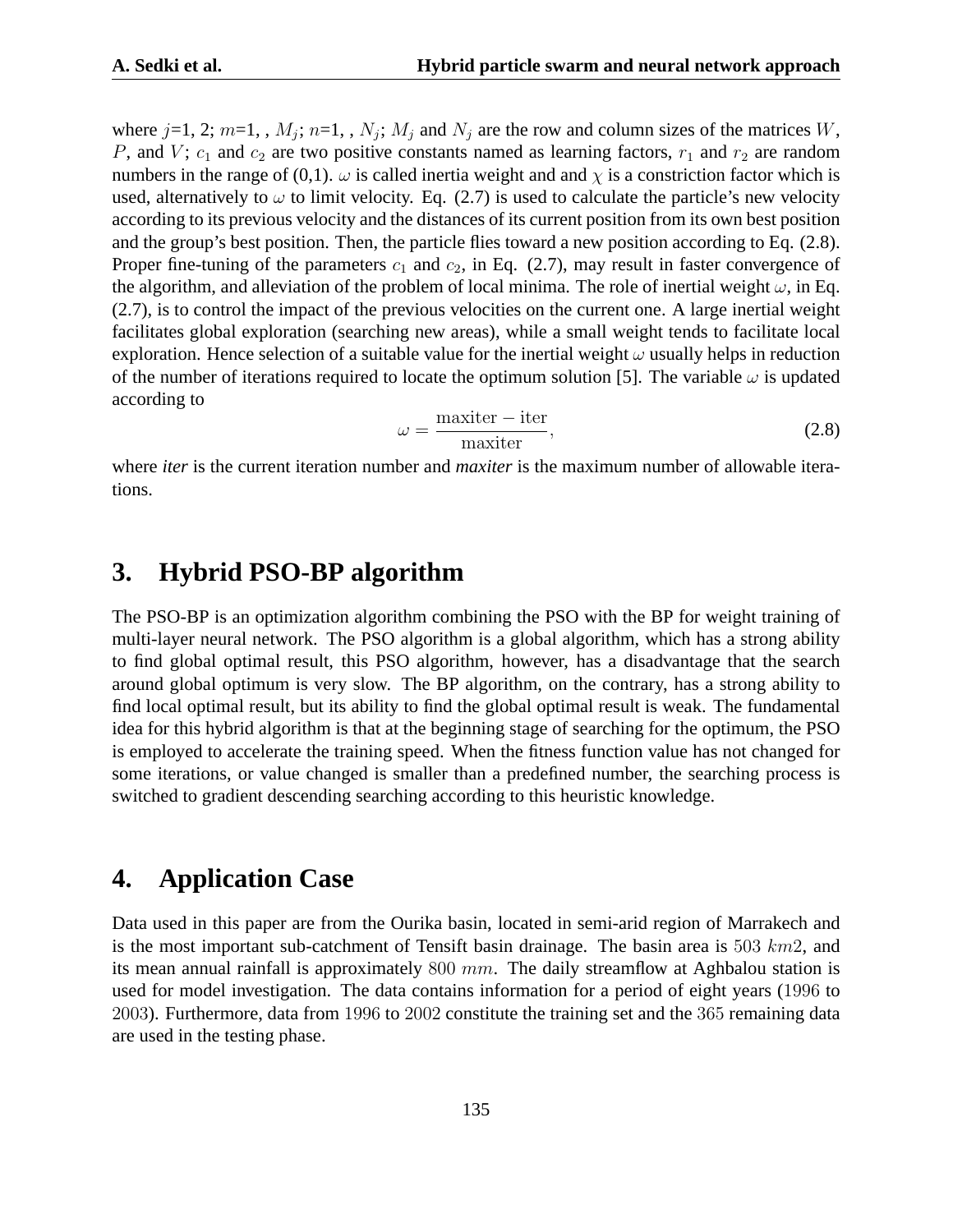### **5. Results and discussion**

To forecast the runoff for day  $t$ , the input layer consists of 3 nodes representing the daily runoff values at times  $t-1$ ,  $t-2$  and  $t-3$ . Figure 1 shows comparison of results between the computed and observed flow during the testing period of 2003. Figure 1(a) shows the result of forecasting using PSO-PB algorithm. In addition Figure 1(b), shows the result of forecasting using PB algorithm. PSO-PB algorithm was trained by 30 generations, followed by a BP training. The results produced by the ANN based on PSO-BP algorithm are more close to the original data than those by BP neural network. To evaluate the models performance, three criteria are adopted: Mean Square Error (MSE), efficiency coefficient  $R^2$  and mean relative error (MRE). Table 2 gives the performance comparisons for the two different models of the testing phase. Apparently, the hybrid algorithm generates more accurate predictions and exhibits better performance than the PB algorithm.

The convergence processes for ANN based on PSO-BP algorithm is shown in Figure 2. Figure 2a shows the best MSE corresponding to each generation during the PSO algorithm training. From this figure, we can see the variation of best MSE represented by the best particle with the number of generations of the PSO algorithm. After 10 generations of execution, the change of best MSE has become slower because of the around global optimum. After 30 generations the PSO-BP algorithm was switched to the gradient descending method based on BP algorithm to search for 6000 iterations. Figure 2b shows the MSE corresponding to each iteration during the PB training. This figure shows that, although PSO has greatly reduced the total MSE of the neural network, a more improvement of training performance could still be achieved by applying a back propagation weight adjustment procedure. Table 2 shows the training performance at various fitness evaluation times for both the standard PB and the hybrid PSO-PB. The maximum iteration number for each algorithm is set to 6000. The MSE reaches 0.0016 after 10 times of iteration, which is much faster than for BP algorithm, where the MSE does not reach 0.0016 in 6000 iterations and the minimum MSE available by PSO-BP can be 0.0013 in 4500 times of iteration. Thus, the PSO-BP algorithm presents better convergence performance than the BP algorithm.

# **6. Conclusion**

This paper presents the application of a hybrid PSO algorithm for training ANNs to forecast the daily streamflows in a catchment located in a semi-arid climate in Morocco. The hybrid algorithm combining the PSO algorithm's strong ability in global search with PB algorithm's strong ability in local search. It is shown from the training and verification simulation that the streamflow forecasting results are more accurate and present better convergence performance when compared with the conventional BP neural network.

## **References**

[1] Q. Duan, S. Sorooshian, V. Gupta. *Effective and efficient global optimization for conceptual rainfall runoff models.* Water Resour. Res, 28 (1992), 1015-1031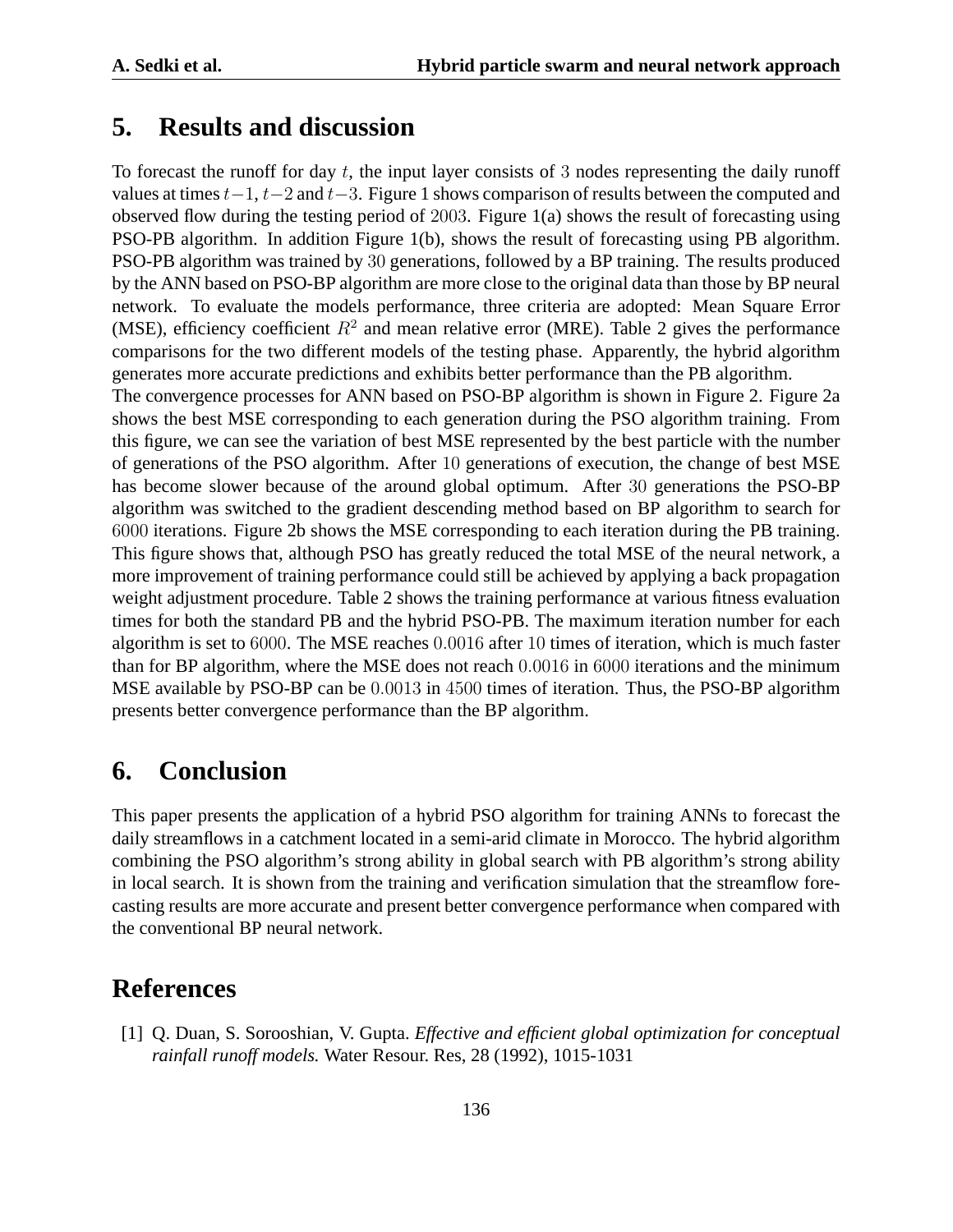

Figure 1: Comparison between predicted and measured flow values at testing phases.



Figure 2: Neural network training performance for PSO-BP algorithm.

| Algorithm | $\,R^2$ | <b>MSE</b> | MRE    |
|-----------|---------|------------|--------|
| PSO-BP    | 0.96    | 0.0019     | 0.0206 |
| RP.       | 0.93    | 0.0030     | 0.0284 |

Table 1: Comparison of PSO-BP and BP neural networks at testing phase.

| Fitness valuation time | MSE           |           |
|------------------------|---------------|-----------|
|                        | <b>PSO-BP</b> | <b>BP</b> |
| 10                     | 0.0016        | 0.0089    |
| 2000                   | 0.0014        | 0.0023    |
| 4500                   | 0.0013        | 0.0017    |
| 6000                   | 0.0013        | 0.0017    |

Table 2: Convergence comparison of the PSO-BP and BP neural networks.